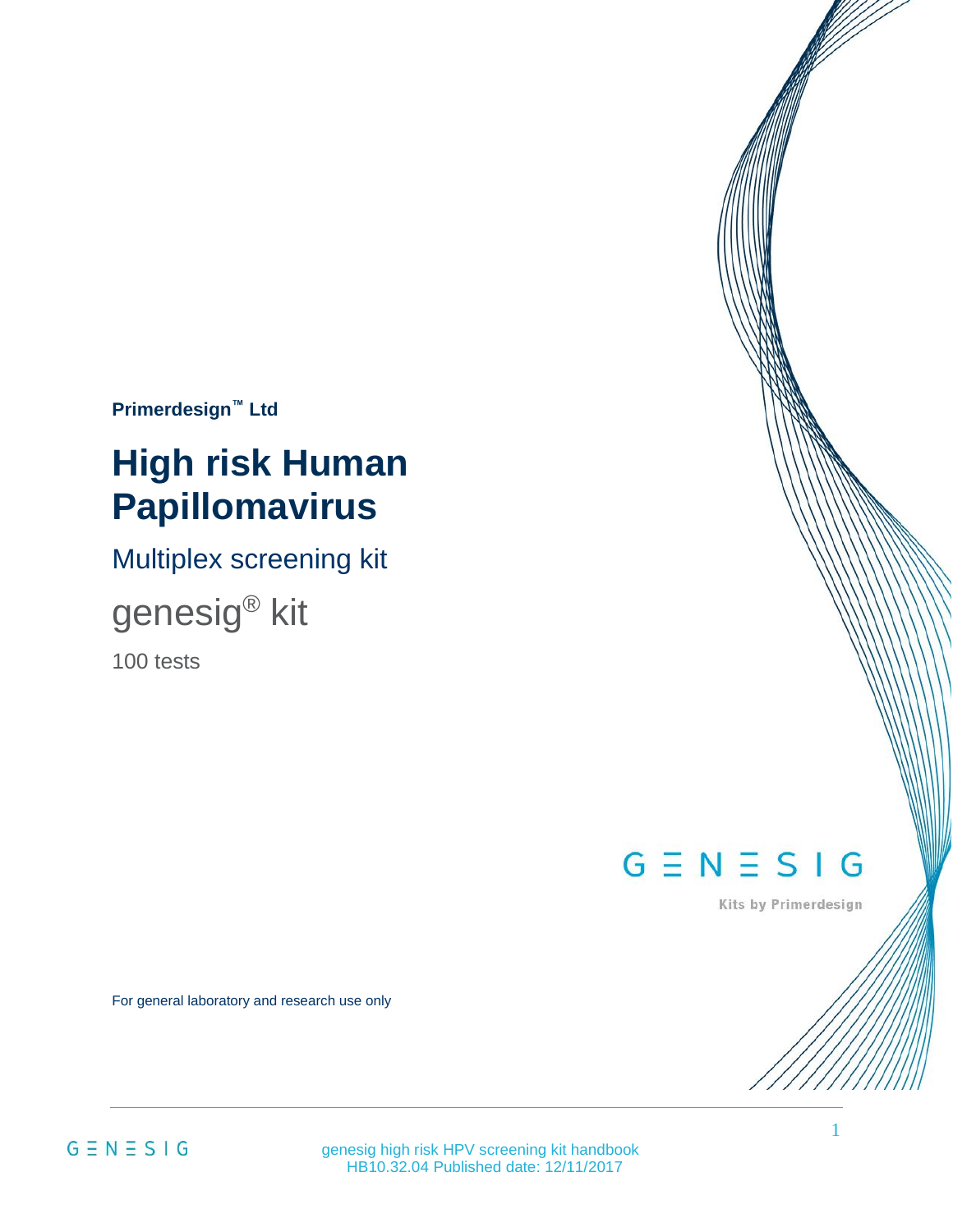### **Introduction to Human Papillomavirus**

Papillomaviruses are a diverse group of DNA viruses that infect the skin and mucous membranes of humans and a variety of animals. Although more than 100 different human papillomavirus (HPV) types have been characterized HPV6, HPV11, HPV16 and HPV18 are the most clinically relevant.

Genital or anal warts (condylomata acuminata or venereal warts) are the most easily recognised sign of genital HPV infection. Although a wide variety of HPV types can cause genital warts, types 6 and 11 accounts for about 90% of all cases. HPV types 16 and 18 are called "high-risk" types because they can cause cervical cancer, as well as anal cancer, vulvar cancer, head and neck cancers, and penile cancer. Other high-risk types include HPV31, HPV33, HPV35, HPV39, HPV45, HPV51, HPV52, HPV56, HPV58, HPV59, HPV66 and HPV68. The high-risk types account for over 90% of cervical adenocarcinomas worldwide. HPV-induced cancers often have viral sequences integrated into the cellular DNA. Some of the HPV "early" genes, such as E6 and E7, are known to act as oncogenes that promote tumor growth and malignant transformation.

The current kit provides a single tube to screen for the presence of all high-risk HPV types listed above. The multiplex test is detected in three fluorescent channels differentiating between HPV16 and HPV18 which produce a ROX or VIC channel signal respectively and all others, which produce a signal in the FAM channel. HPV16 and HPV18 account for 70% of positive findings in clinical practice so it is helpful to know which of these are present. All other high-risk genotypes together make up the remaining 30% of clinical positives and are grouped together into the FAM channel. In this configuration, the kit gives a partial genotyping result and some additional information on which high-risk strains are present.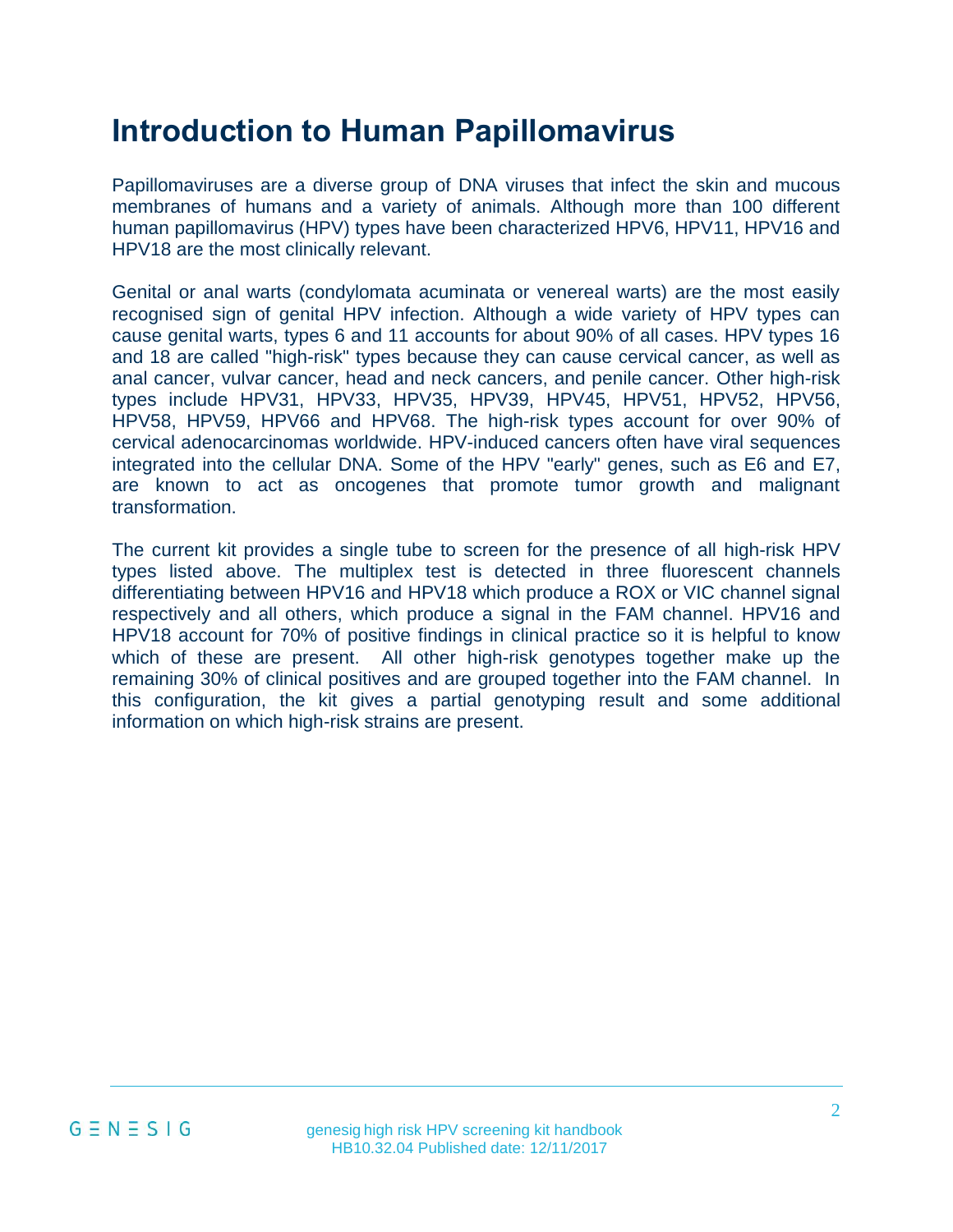# **Specificity**

The kit contains individual primers directed against each genotype detected in the kit. The primers are designed to exclude detection of 'low-risk' and other clinically irrelevant HPV genotypes.

The primers and probe sequences in this kit have 100% homology with a broad range of clinically relevant reference sequences based on a comprehensive bioinformatics analysis. They therefore have a very broad quantification profile.

If you require further information, or have a specific question about the detection profile of this kit then please send an email to [enquiry@primerdesign.co.uk](mailto:enquiry@primerdesign.co.uk) and our bioinformatics team will answer your question.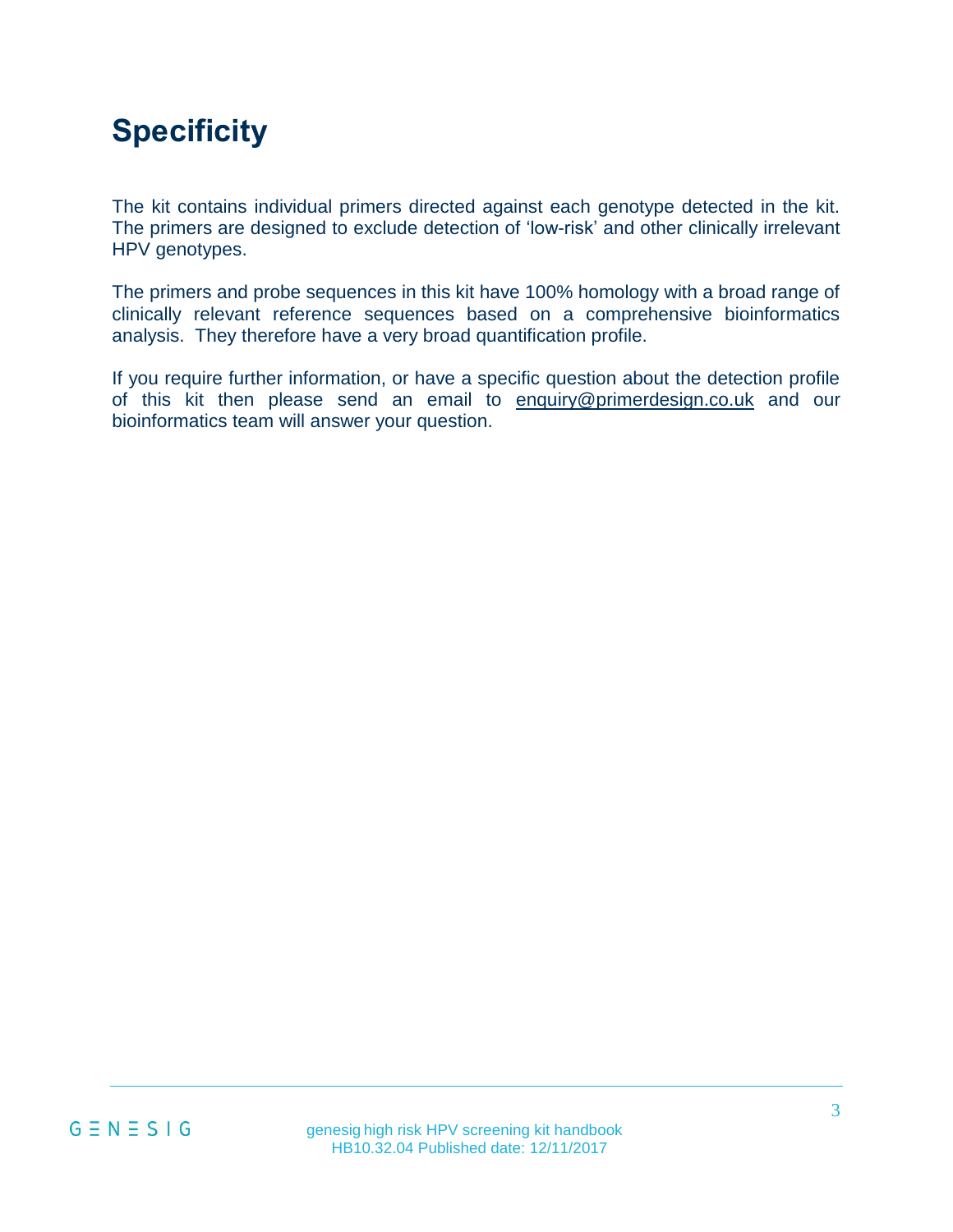### **Kit contents**

• **High risk HPV primer/probe mix (100 reactions BROWN)** ROX, FAM, VIC, and Cy5 labelled (see table below)

| Target            | Fluorophore |
|-------------------|-------------|
| HPV16             | <b>ROX</b>  |
| <b>HPV18</b>      | <b>VIC</b>  |
| <b>HPV31</b>      | <b>FAM</b>  |
| HPV33             | <b>FAM</b>  |
| <b>HPV35</b>      | <b>FAM</b>  |
| HPV39             | <b>FAM</b>  |
| HPV45             | <b>FAM</b>  |
| <b>HPV51</b>      | <b>FAM</b>  |
| <b>HPV52</b>      | <b>FAM</b>  |
| <b>HPV56</b>      | <b>FAM</b>  |
| <b>HPV58</b>      | <b>FAM</b>  |
| <b>HPV59</b>      | <b>FAM</b>  |
| <b>HPV66</b>      | <b>FAM</b>  |
| <b>HPV68</b>      | <b>FAM</b>  |
| <b>Endogenous</b> | Cy5         |
| control           |             |

• **High Risk HPV positive control template (RED)** Positive signal for ROX, FAM and VIC channel

As the HPV16 assay produces amplification through the ROX channel, if using a machine that recommends ROX passive reference dye please ensure ROX normalisation is switched off.

- **Lyophilised oasig™ Master Mix** The oasig master mix does not contain ROX, so if using a machine that requires ROX to be used a passive reference dye ensure this is turned off.
- **oasig™ resuspension buffer (BLUE)**
- **RNase/DNase free water (WHITE)** for resuspension of primer/probe mix
- **Template preparation buffer (YELLOW)** for resuspension of positive control template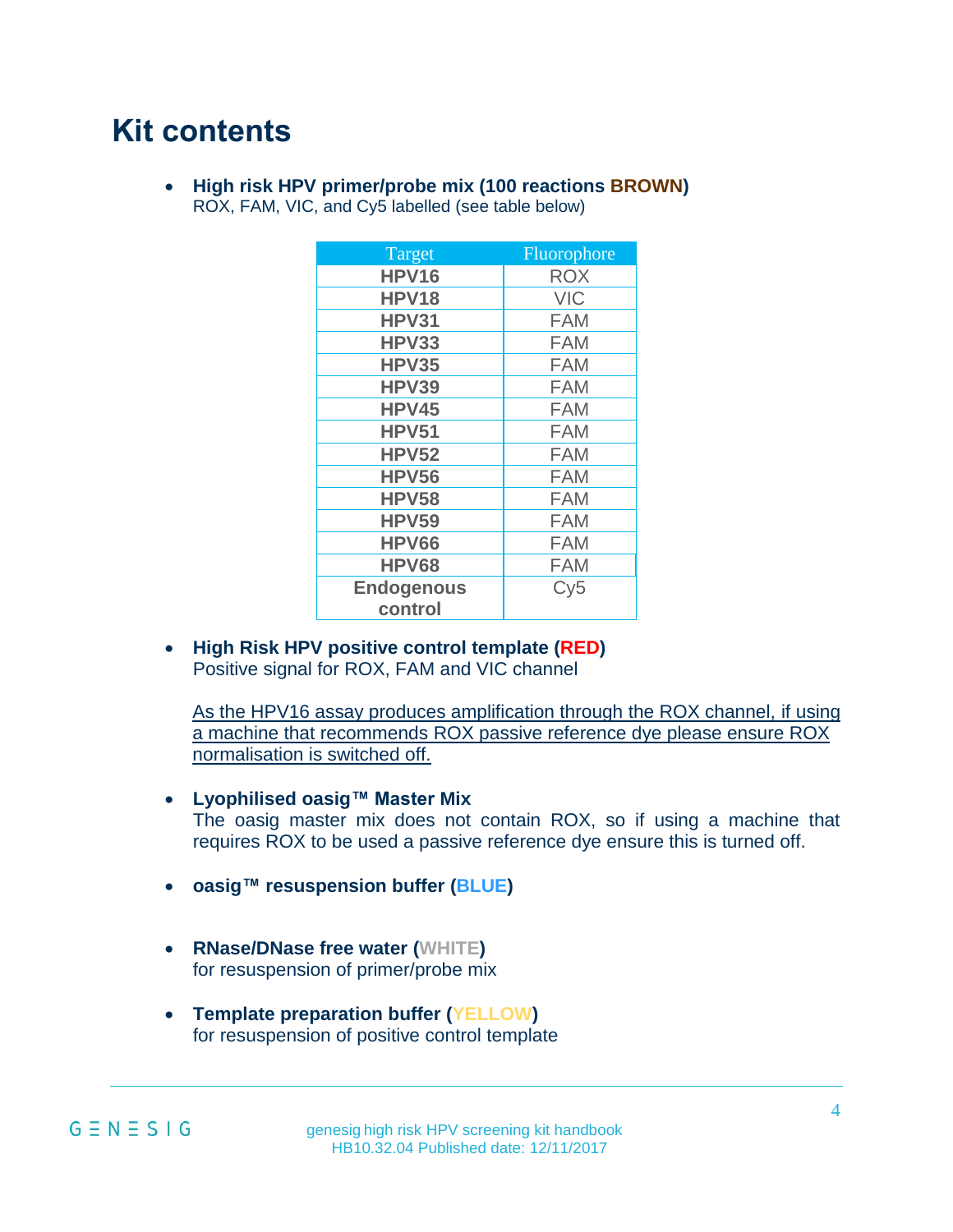### **Reagents and equipment to be supplied by the user**

#### **Real-Time PCR Instrument**

Ability to detect ROX, FAM, VIC and Cy5 channels

#### **DNA extraction kit**

This kit is recommended for use with genesig Easy DNA/RNA extraction kit. However, it is designed to work well with all processes that yield high quality DNA with minimal PCR inhibitors.

**Pipettors and Tips**

**Vortex and Centrifuge**

**Thin walled 1.5ml PCR reaction tubes**

### **Kit storage and stability**

This kit is stable at room temperature but should be stored at -20ºC on arrival. Once the lyophilised components have been resuspended they should not be exposed to temperatures above -20ºC for longer than 30 minutes at a time and unnecessary repeated freeze/thawing should be avoided. The kit is stable for six months from the date of resuspension under these circumstances.

Primerdesign does not recommend using the kit after the expiry date stated on the pack.

### **Suitable sample material**

All kinds of sample material suited for PCR amplification can be used. Please ensure the samples are suitable in terms of purity, concentration, and RNA/DNA integrity. Always run at least one negative control with the samples. To prepare a negative control, replace the template DNA sample with RNase/DNase free water.

### **Dynamic range of test**

Under optimal PCR conditions genesig kits have very high priming efficiencies of  $>90\%$  and can detect between 1x10<sup>8</sup> and 1x10<sup>2</sup> copies of target template.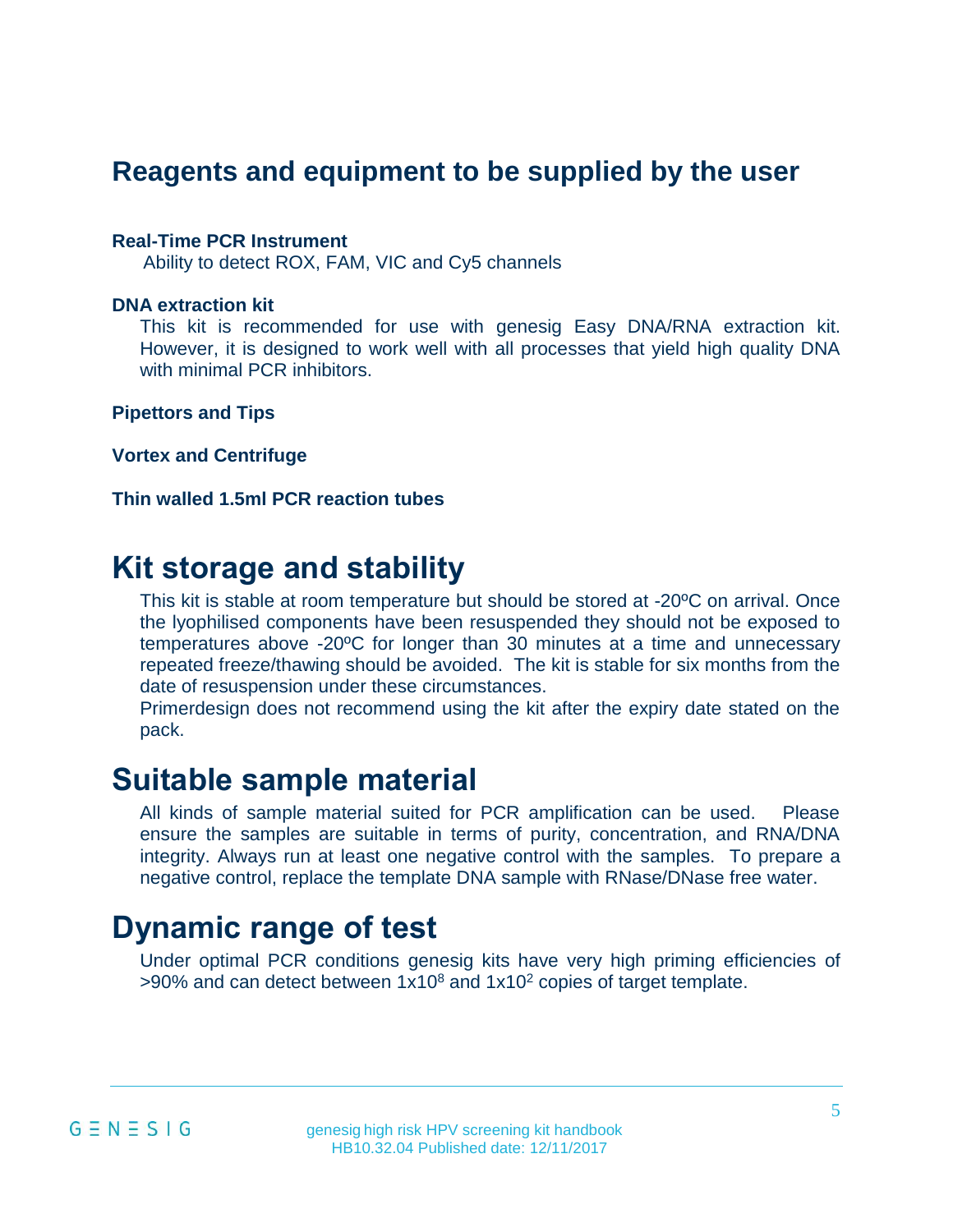### **Notices and disclaimers**

This product is developed, designed and sold for research purposes only. It is not intended for human diagnostic or drug purposes or to be administered to humans unless clearly expressed for that purpose by the Food and Drug Administration in the USA or the appropriate regulatory authorities in the country of use. During the warranty period Primerdesign genesig detection kits allow precise and reproducible data recovery combined with excellent sensitivity. For data obtained by violation to the general GLP guidelines and the manufacturer's recommendations the right to claim under guarantee is expired. PCR is a proprietary technology covered by several US and foreign patents. These patents are owned by Roche Molecular Systems Inc. and have been sub-licensed by PE Corporation in certain fields. Depending on your specific application you may need a license from Roche or PE to practice PCR. Additional information on purchasing licenses to practice the PCR process may be obtained by contacting the Director of Licensing at Roche Molecular Systems, 1145 Atlantic Avenue, Alameda, CA 94501 or Applied Biosystems business group of the Applera Corporation, 850 Lincoln Centre Drive, Foster City, CA 94404. In addition, the 5' nuclease assay and other homogeneous amplification methods used in connection with the PCR process may be covered by U.S. Patents 5,210,015 and 5,487,972, owned by Roche Molecular Systems, Inc, and by U.S. Patent 5,538,848, owned by The Perkin-Elmer Corporation.

### **Trademarks**

Primerdesign™ is a trademark of Primerdesign Ltd.

genesig<sup>®</sup> is a registered trademark of Primerdesign Ltd.

oasig™ is a trademark of Primerdesign Ltd.

The PCR process is covered by US Patents 4,683,195, and 4,683,202 and foreign equivalents owned by Hoffmann-La Roche AG. BI, ABI PRISM® GeneAmp® and MicroAmp® are registered trademarks of the Applera Genomics (Applied Biosystems Corporation). BIOMEK® is a registered trademark of Beckman Instruments, Inc.; iCycler™ is a registered trademark of Bio-Rad Laboratories, Rotor-Gene is a trademark of Corbett Research. LightCycler™ is a registered trademark of the Idaho Technology Inc. GeneAmp®, TaqMan® and AmpliTaqGold® are registered trademarks of Roche Molecular Systems, Inc. The purchase of the Primerdesign reagents cannot be construed as an authorization or implicit license to practice PCR under any patents held by Hoffmann-LaRoche Inc.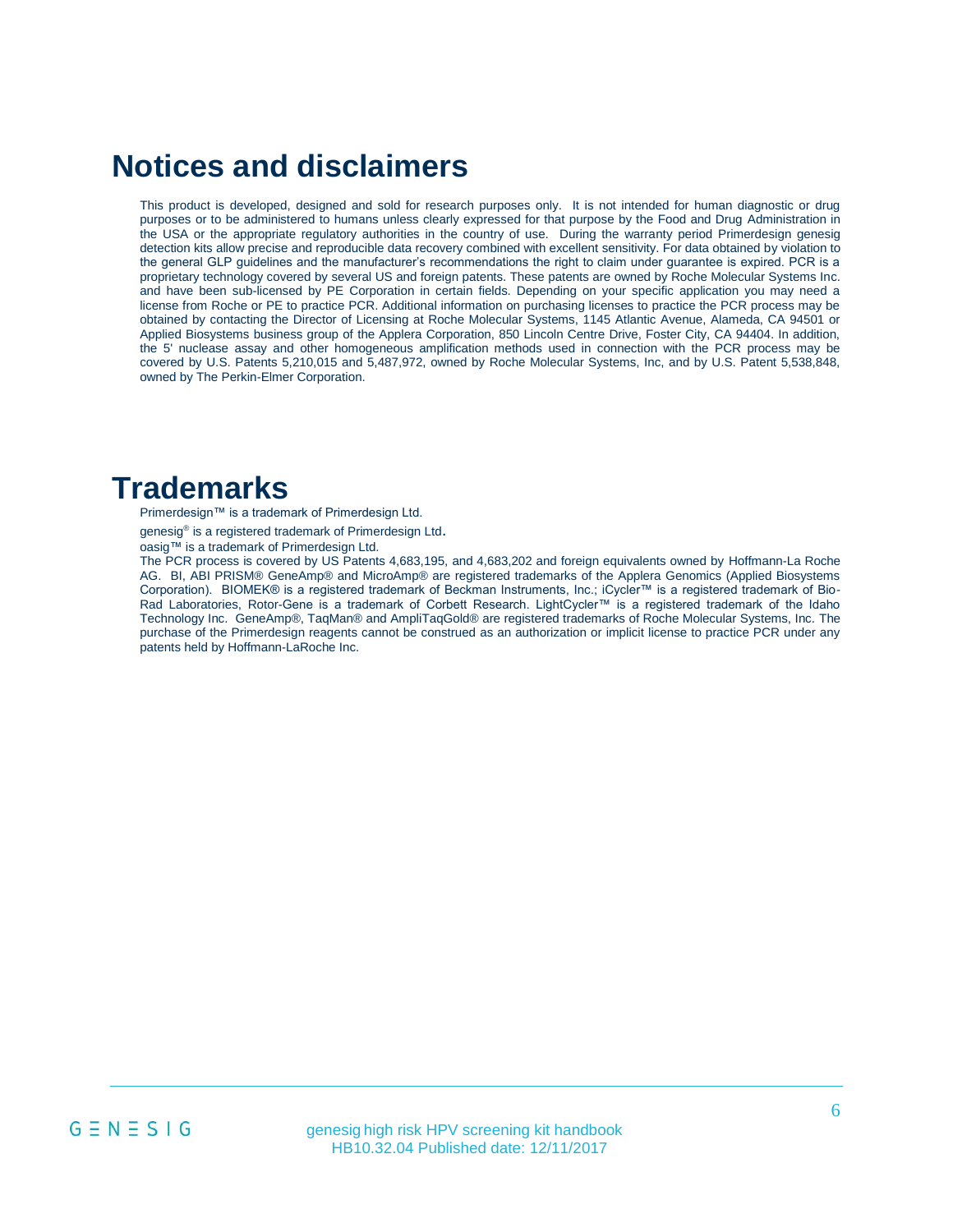### **Principles of the test**

#### **Real-time PCR**

Individual primers and probes designed for each genotype have been combined into a single reaction and these can be detected through the different fluorescent channels as described in the kit contents.

The primer/probe mix provided exploits the so-called  $TaqMan^{\circledcirc}$  principle. During PCR amplification, forward and reverse primers hybridise to the target DNA. Fluorogenic probes are included in the same reaction mixture, which consists of a DNA probe labelled with a 5`-dye and a 3`-quencher. During qPCR amplification, the probe is cleaved and the reporter dye and quencher are separated. The resulting increase in fluorescence can be detected on a range of qPCR platforms.

#### **Positive control**

For a positive control, the kit contains a single positive control that contains templates for three of the 14 genotypes under test. One template in the positive control will give a signal through the ROX channel, another template in the positive control will give a signal through the VIC channel and the final template in the positive control will give a signal through the FAM channel. Each time the kit is used, at least one positive control reaction must be included in the run. A positive result indicates that the primer/probe mix and master mix are working properly in that run. If a negative result is obtained the test results are invalid and must be repeated. Care should be taken to ensure that the positive controls do not contaminate any other kit component, which would lead to false positive results. This can be achieved by handling these components in a post PCR environment. Care should also be taken to avoid cross-contamination of other samples when adding the positive control to the run. This can be avoided by sealing all other samples and negative controls before pipetting the positive control into the positive control well.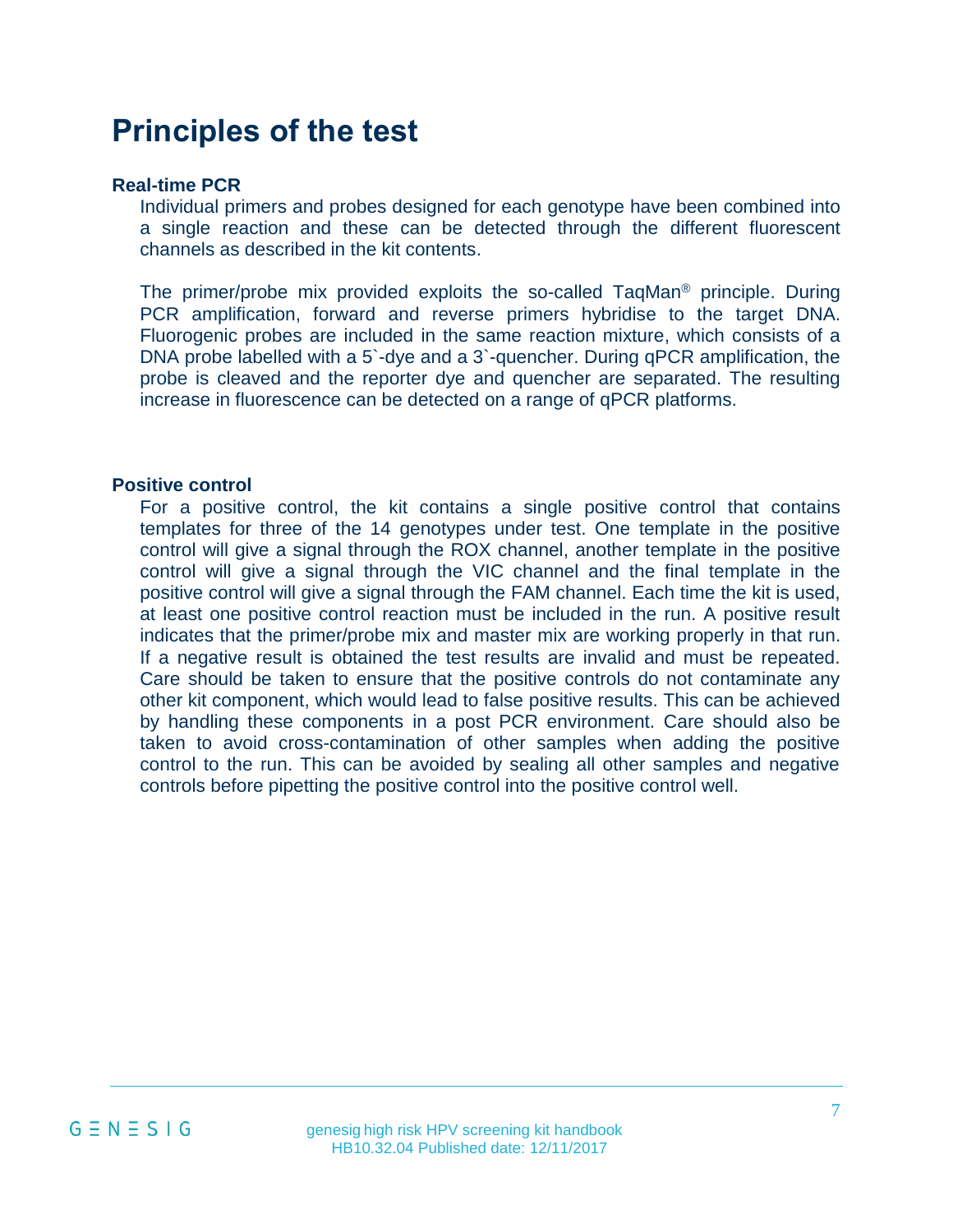#### **Negative control**

To confirm the absence of contamination, a negative control reaction should be included every time the kit is used. For this reaction, the RNase/DNase free water should be used instead of template. A negative result indicates that the reagents have not become contaminated while setting up the run.

#### **Endogenous control**

To confirm extraction of a valid biological template, the single primer/probe mix supplied contains primers and probe designed to detect an endogenous gene. Detection of the endogenous control is through the Cy5 channel. A poor endogenous control signal may indicate that the sample did not contain sufficient biological material.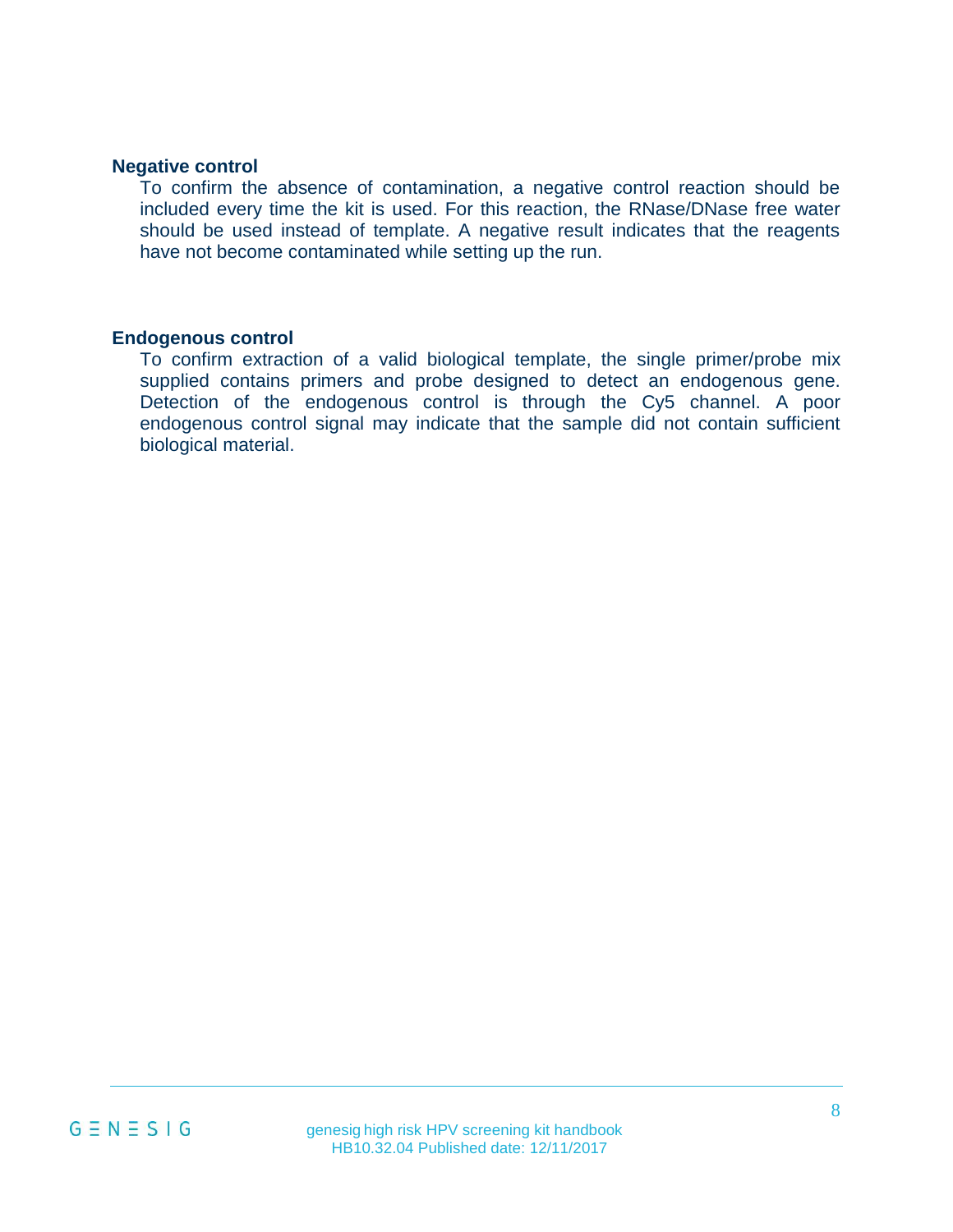### **Resuspension Protocol**

To minimise the risk of contamination with foreign DNA, we recommend that all pipetting be performed in a PCR clean environment. Ideally this would be a designated PCR lab or PCR cabinet. Filter tips are recommended for all pipetting steps.

#### **1. Pulse-spin each tube in a centrifuge before opening.**

This will ensure lyophilised primer/probe mix is in the base of the tube and is not spilt upon opening the tube.

#### **2. Resuspend the high risk HPV primer/probe mix in the RNase/DNase free water supplied, according to the table below:**

To ensure complete resuspension, vortex the tube thoroughly.

| Component – resuspend in water          | Volume  |
|-----------------------------------------|---------|
| <b>Pre-PCR pack</b>                     |         |
| High risk HPV primer/probe mix (BROWN)* | $110$ µ |

\*Please note: When the kit is not in use, it should be stored at -20ºC.

#### **3. Resuspend the positive control template in the template resuspension buffer supplied, according to the table below:**

To ensure complete resuspension, vortex the tube thoroughly.

| Component – resuspend in template preparation buffer   | Volume |
|--------------------------------------------------------|--------|
| Post-PCR heat-sealed foil                              |        |
| Positive control template ( <b>RED</b> ) <sup>**</sup> | 500 µl |

**\*\* This component contains high copy number template and is a VERY significant contamination risk. It must be opened and handled in a separate laboratory environment, away from the other components.**

**4. Resuspend the lyophilised oasig 2X qPCR Master Mix in oasig resuspension buffer, according to the table below:**

| Component – resuspend in oasig resuspension buffer | <b>Nolume</b> |
|----------------------------------------------------|---------------|
| <b>Lyophilised oasig Master Mix</b>                | 525 µl        |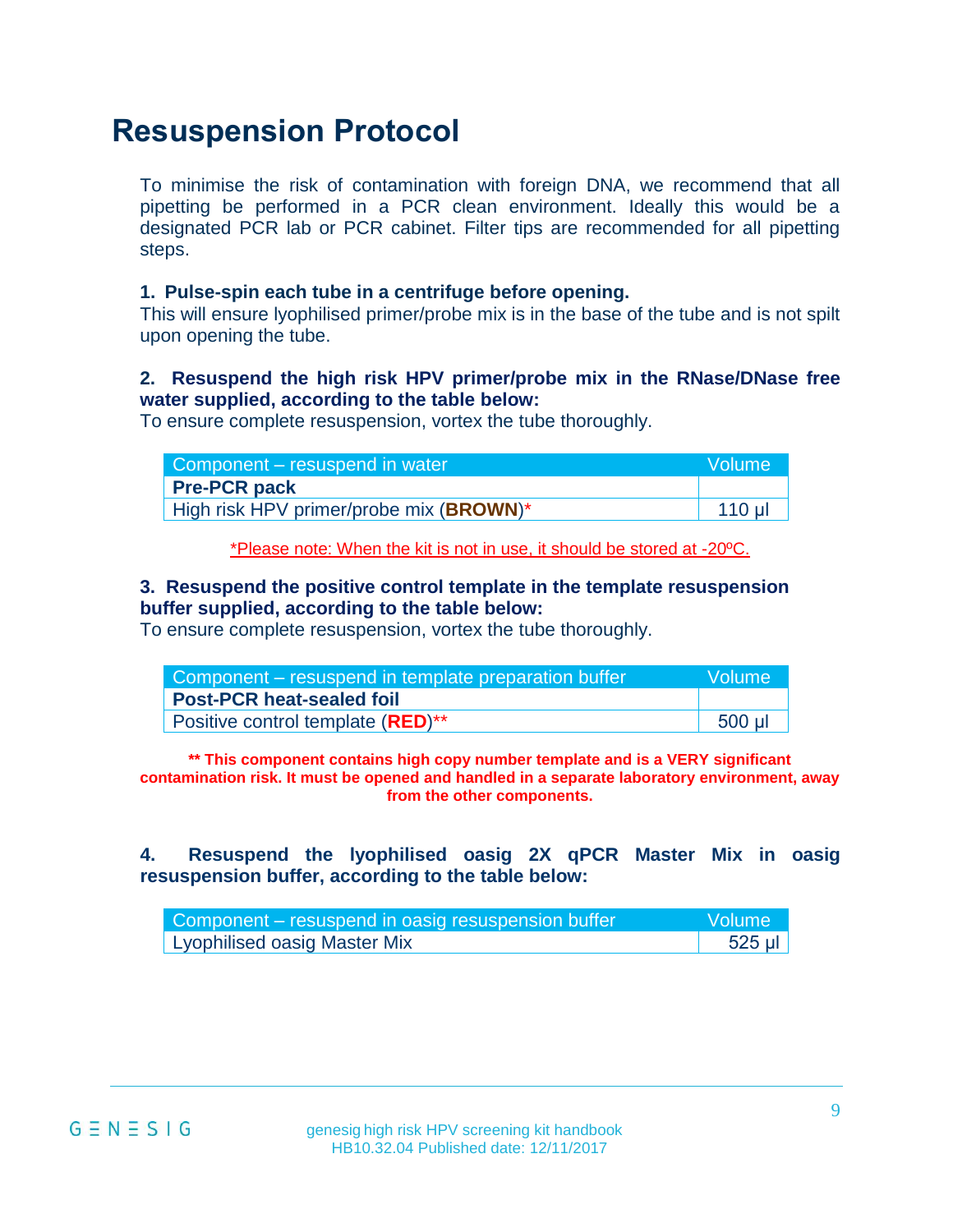## **DNA extraction**

1. Complete the DNA extraction according to the manufacturer's recommended protocol.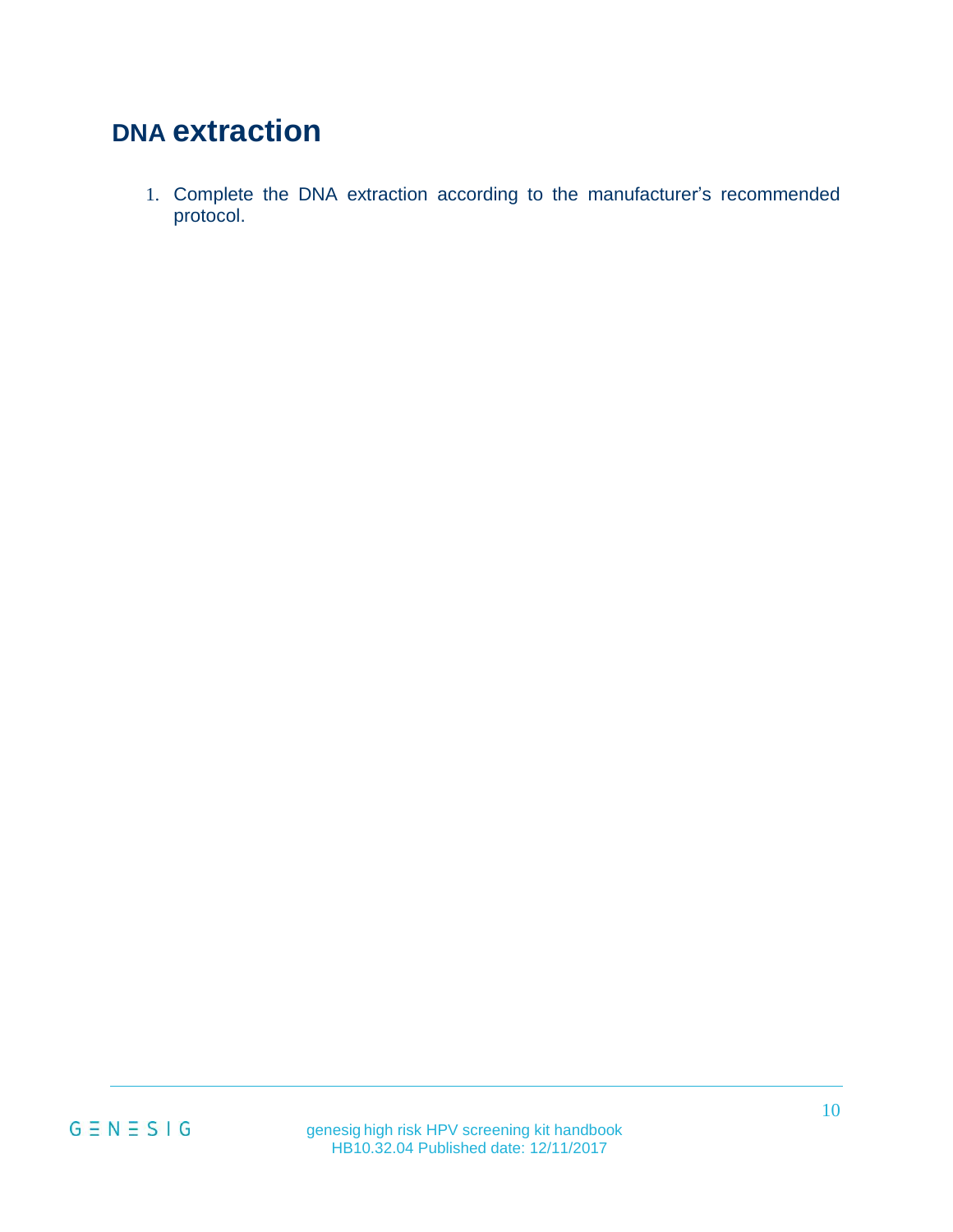# **qPCR detection protocol**

**1. For each DNA sample prepare a reaction mix according to the table below:**  Include sufficient reactions for positive and negative controls.

| Component                              | <b>Volume</b>  |
|----------------------------------------|----------------|
| oasig Master Mix                       | $10 \mu$       |
| High Risk HPV primer/probe mix (BROWN) | $1 \mu$        |
| <b>RNase/DNase free water (WHITE)</b>  | $4 \mu$        |
| <b>Final volume</b>                    | $15$ µ $\vert$ |

- **2. Pipette 15µl of these mixes into each well according to your qPCR experimental plate set up.**
- **3. Pipette 5µl of DNA template into each well according to your experimental plate set up.**

For negative control (NTC) wells use 5µl of RNase/DNase free water. The final volume in each well is 20µl.

**4. Pipette 5µl of positive control template into the positive control wells.**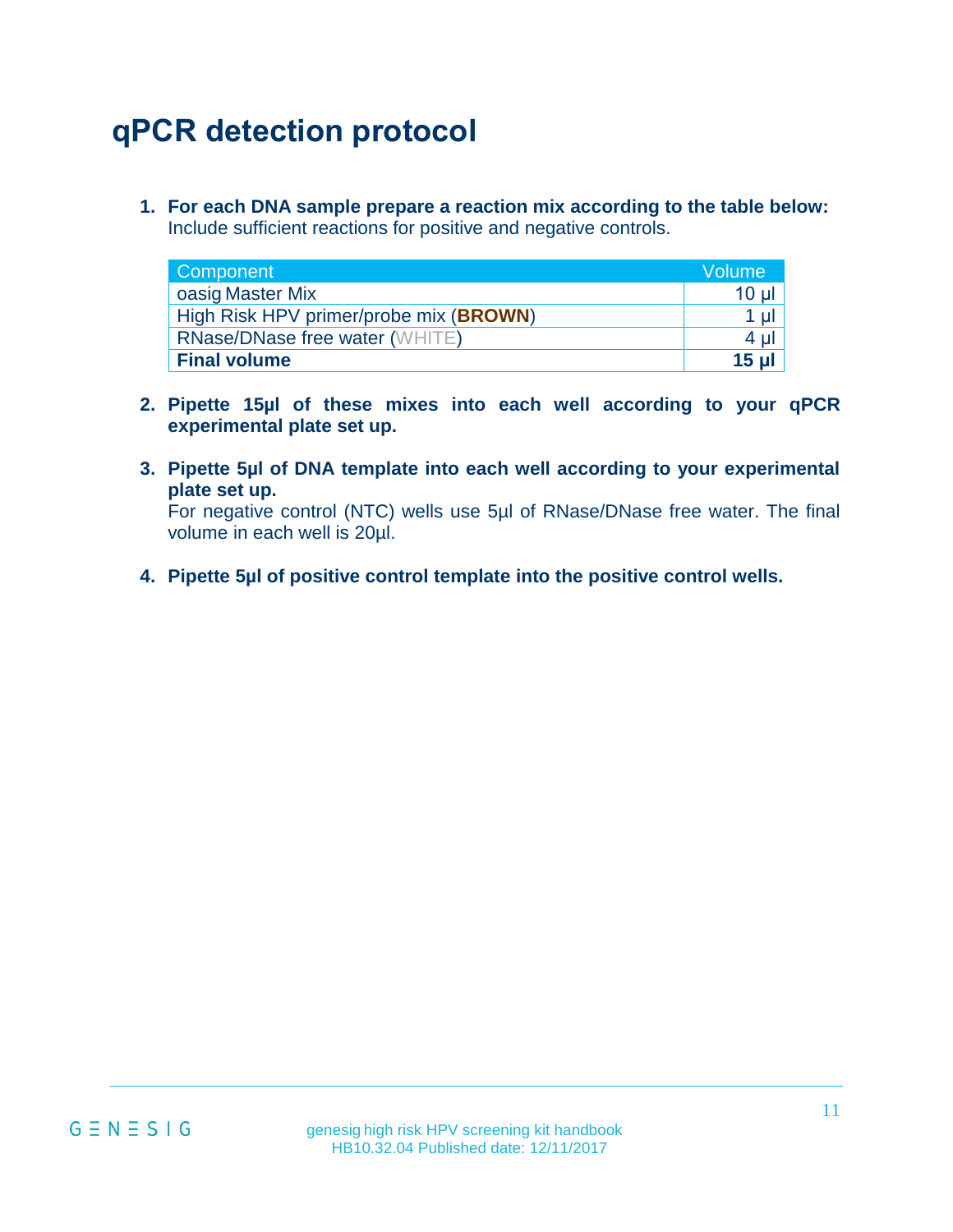# **qPCR amplification protocol**

Amplification conditions using oasig 2X qPCR Master Mix

|             | <b>Step</b>             | <b>Time</b> | Temp           |
|-------------|-------------------------|-------------|----------------|
|             | Enzyme activation       | 2 mins      | $95^{\circ}$ C |
| X 50 cycles | <b>Denaturation</b>     | 10 secs     | $95^{\circ}$ C |
|             | <b>DATA COLLECTION*</b> | 60 secs     | 60°C.          |

\* Fluorogenic data should be collected during this step through the ROX, FAM, VIC and Cy5 channels.

If using a machine that recommends ROX to be used a passive reference dye ensure this is switched off.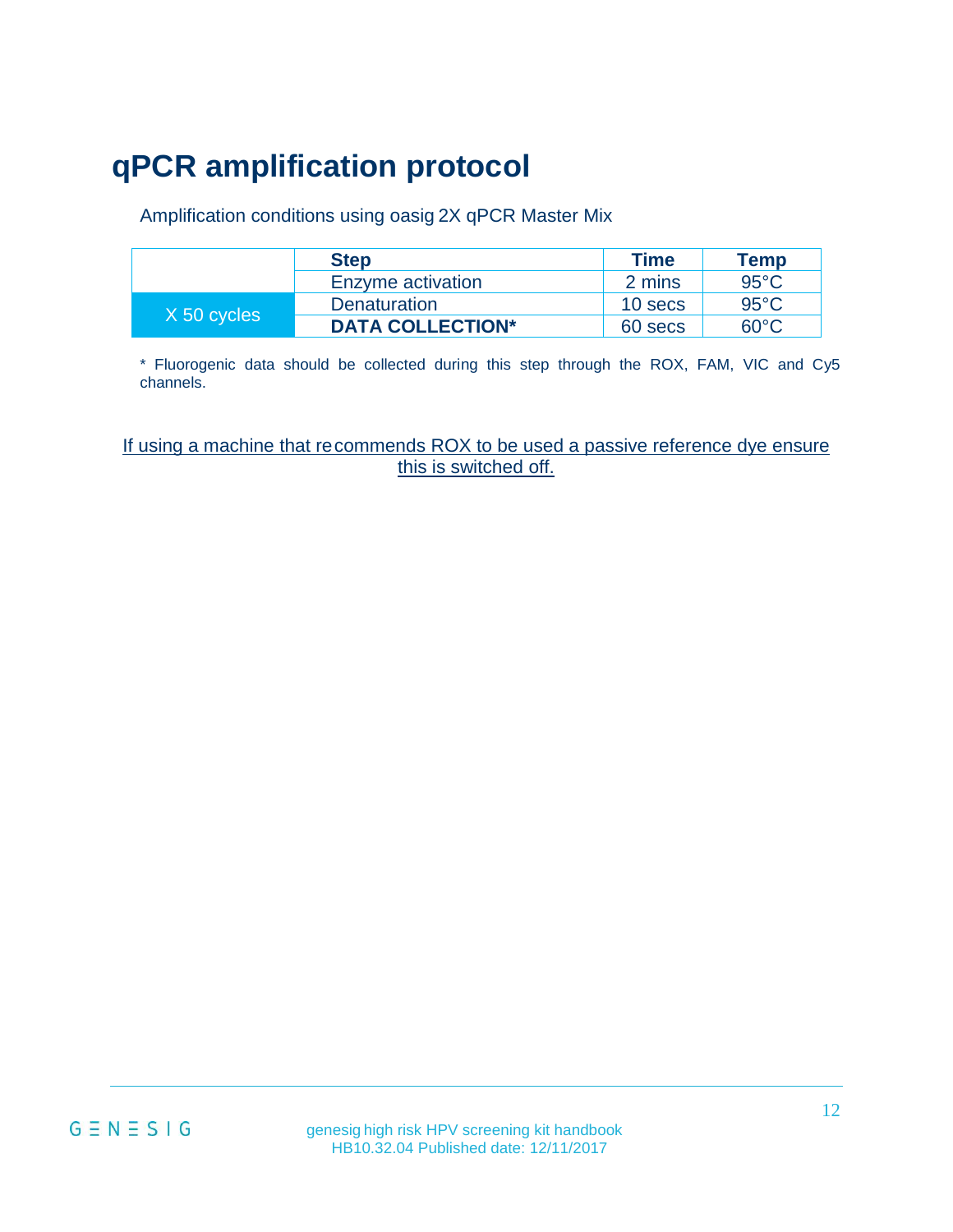### **Interpretation of results**

#### **Positive control**

The positive control well should give an amplification plot through the ROX, FAM and VIC channel. The positive control signals indicate that the kit is working correctly. The number of copies of template packaged in the positive control varies for each channel and therefore the Cq value will be different. The expected Cq values are listed below:

| Channel    | <b>Expected Cq value</b> |
|------------|--------------------------|
| <b>ROX</b> | $21 - 25$                |
| <b>VIC</b> | $17-21$                  |
| FAM        | 24-29                    |

If a negative result is obtained in either the ROX, VIC or FAM channel, then the test results are invalid and must be repeated

#### **No template control (NTC)**

The NTC should give a flat line (flat amplification plots) through all channels. Signals in the NTC indicate cross contamination during plate set up.

### **Sample data**

Each sample should give a signal through the Cy5 channel, however, the signal obtained may vary according to the amount of biological material present. An early signal indicates the presence of a good yield of biological material. A late signal suggests that little biological material is present in the sample. If the endogenous control fails to amplify the test has failed because neither the sample quality nor quantity was high enough. In these situations, try increasing the concentration of the DNA sample that is added to the reaction, or checking the DNA/RNA extraction protocol for any user errors during preparation and repeat the DNA extraction. Please note, poor extractions can be caused by overloading the DNA extraction with too much starting material.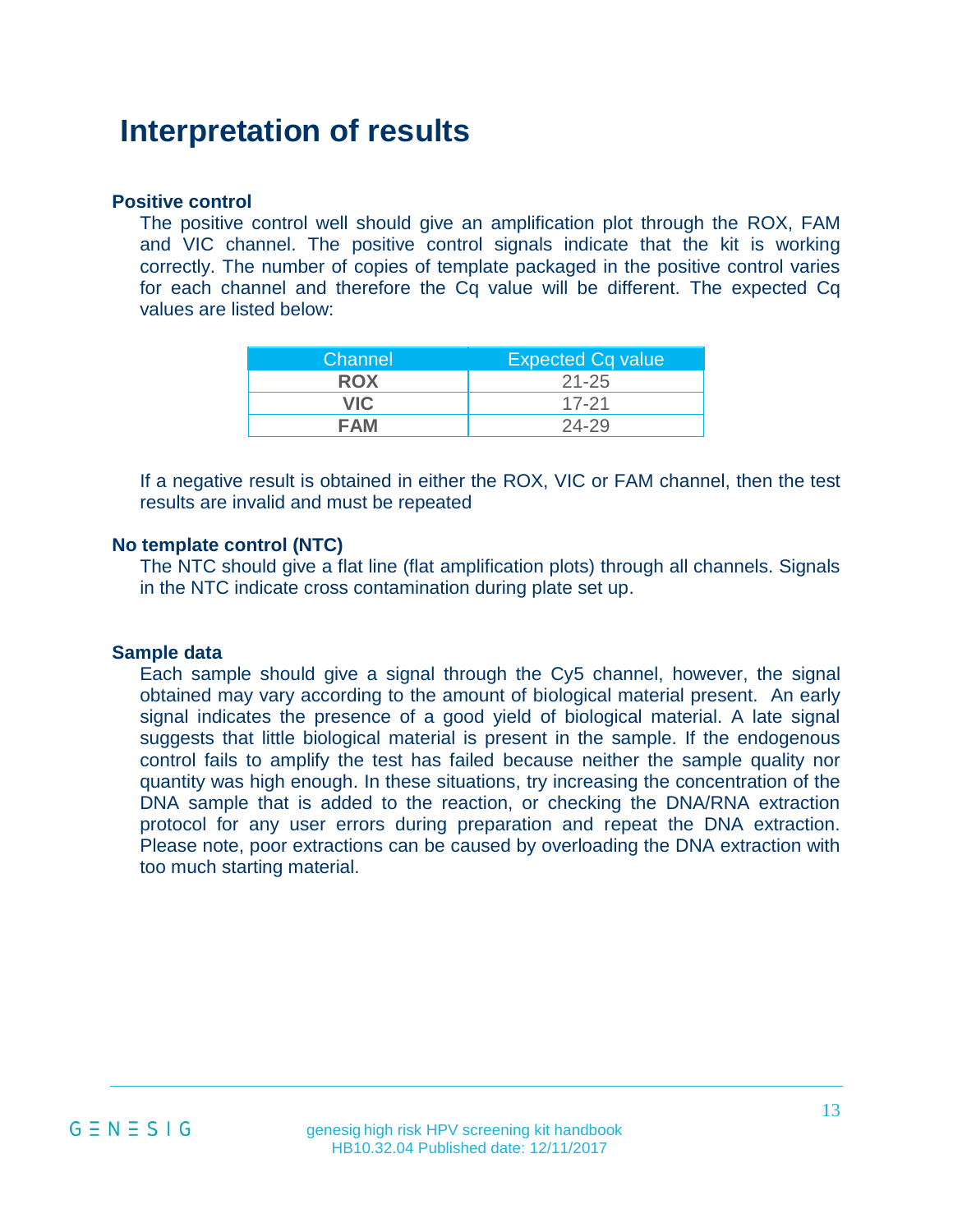Presence of HPV is detected in the channels indicated in the kit contents section. A positive signal in the ROX channel indicates a positive test for HPV16. A positive signal in the VIC channel indicates a positive test for HPV18, whereas a positive signal in the FAM channel indicates positive tests for HPV31, HPV33, HPV35, HPV39, HPV45, HPV51, HPV52, HPV56, HPV58, HPV59, HPV66 or HPV68. Mixed infections are relatively common having reported frequencies up to 25% depending on the clinical setting. That means that samples may give positive signals through multiple channels such as FAM and VIC e.g. a sample containing HPV18 (VIC channel) and HPV68 (FAM channel). Mixed infections can also lead to unusually shaped curves where more than one amplification take place in the same channel e.g. a sample where both HPV58 and HPV66 are present and amplify and produce fluorescence in the FAM channel.